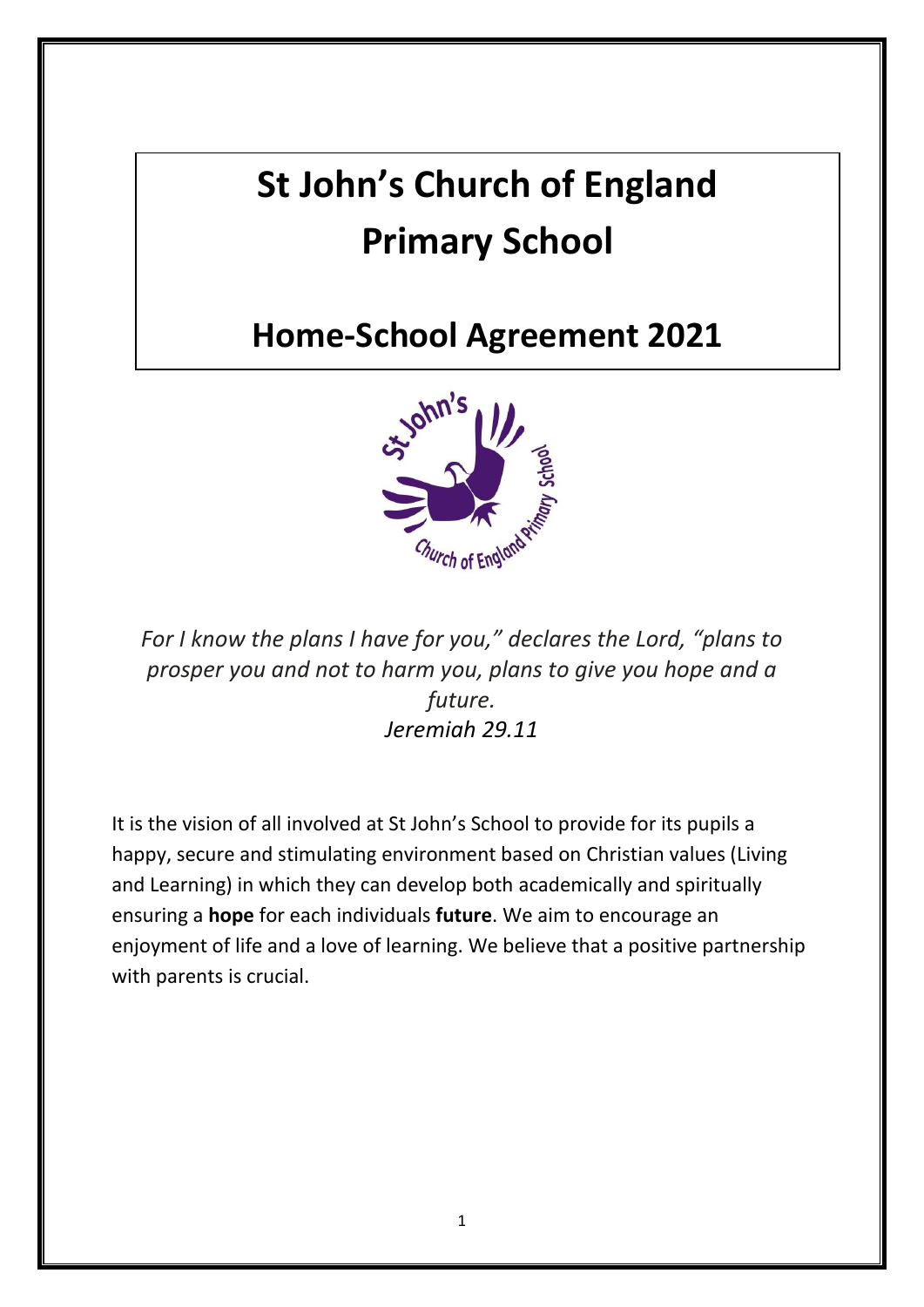#### *Our School will:*

- Encourage children to do their best at all times.
- Celebrate your child's academic and personal achievements.
- Provide a balanced, interesting and relevant curriculum and a high standard of education.
- Encourage children to be thoughtful, independent learners who listen, inquire, question, discuss, challenge and reflect.
- Promote high standards of behaviour, encouraging good manners, respect for others and individual responsibility for maintaining our school as a safe and happy community.
- Inform parents of their child's progress.
- Carry out home visits if children are regularly not attending school and no contact has been made to explain why.
- Provide the scaffolding needed to enable your child to achieve their full potential and raise their aspirations and ambition.
- Make every effort to ensure that children are safe, secure, confident and happy and listen to them.

Signed……………………………………………………………Class Teacher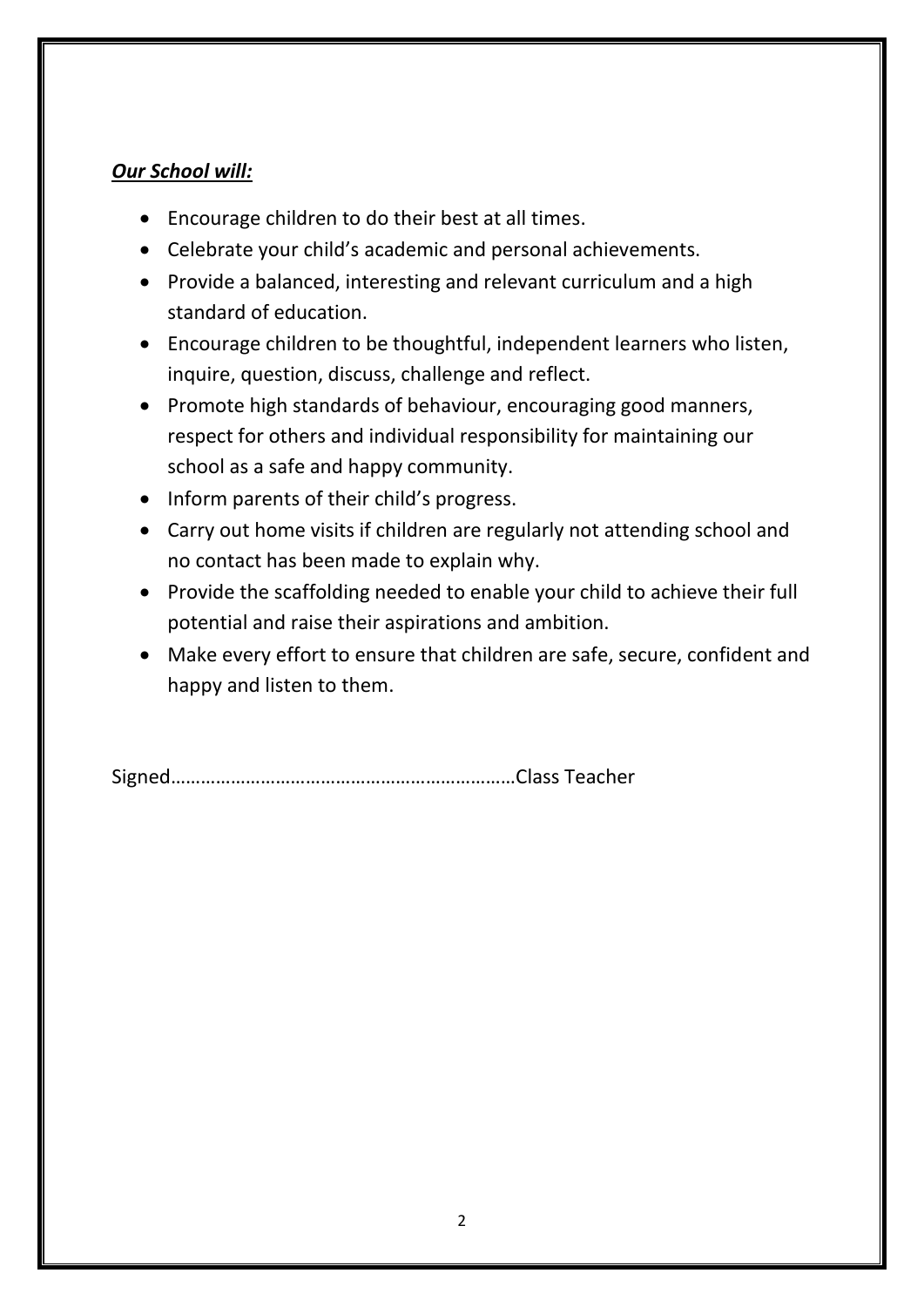### *I, as a Parent/Carer of a child at St John's Church of England Primary School will:*

- Make sure that my child arrives at school on time and is collected by an adult known to them and the school.
- Make sure my child attends school regularly and will telephone the school if the child is absent.
- Make sure that my child is wearing named school uniform and that their PE kit is brought into school at the beginning of each week.
- Provide a safe, secure and happy environment at home for my child.
- Encourage and support my child to reach the highest possible standards in learning at school, through reading and through homework tasks.
- Attend meetings that are relevant and involve my child.
- Let the school know of any problems which may affect the child's learning.
- Support and work with the school.
- Have a positive attitude towards my child's education and their school. If I have any concerns, I will come in and discuss them with the school to work out solutions and move on.
- Read all information sent home.
- Use the Marvellous Me app as a way that the class teacher can share exciting and positive news with me about my child's learning and achievements in school.
- Support the school's Acceptable Use Policies (AUP's) and online safety advice.
- Support the school's Christian ethos and show respect to all in the school community.

Signed……………………………………………………………….Parent/Carer